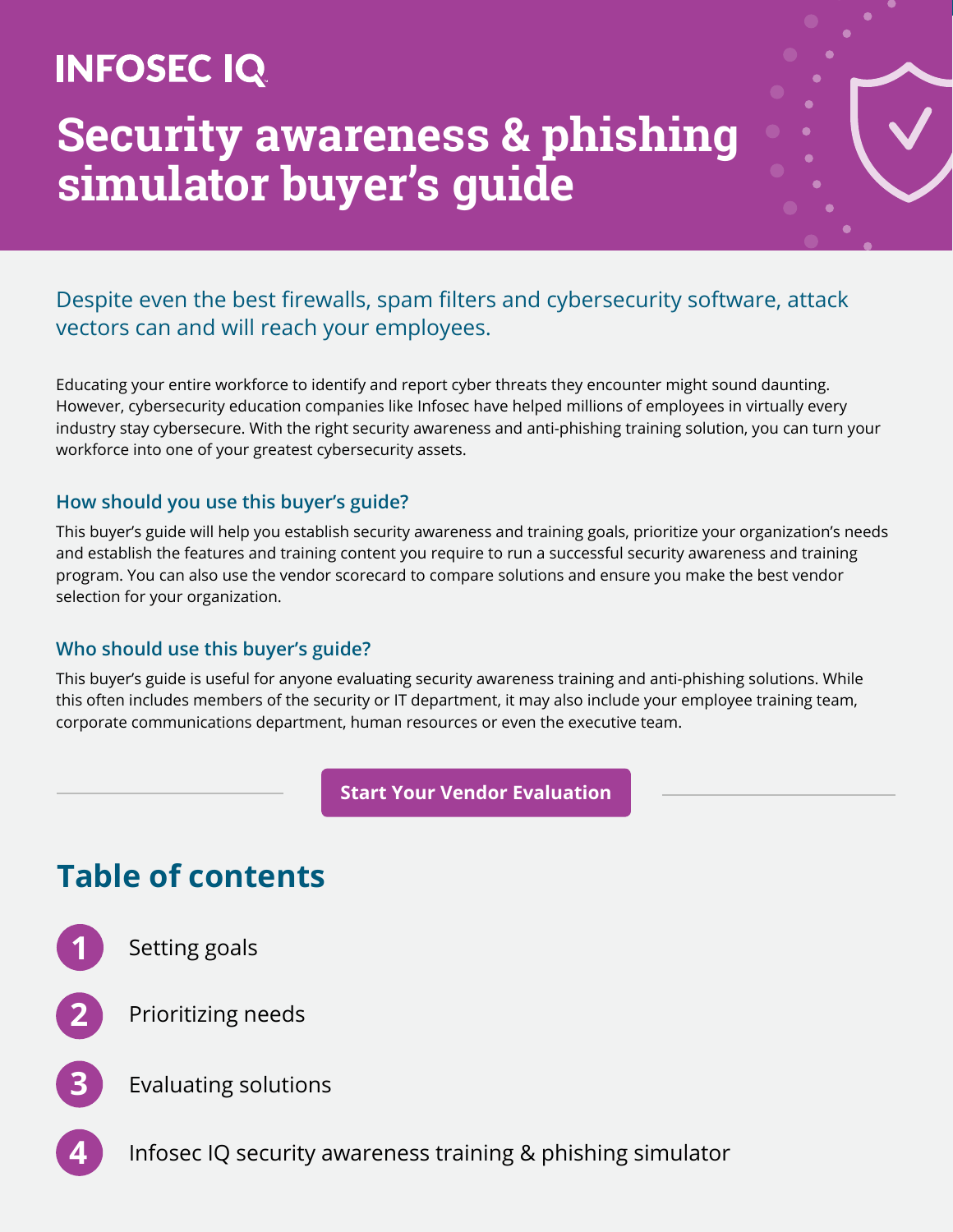# <span id="page-1-0"></span>**Setting goals**

Selecting the right security awareness and training solution starts with setting objectives. Security awareness might sound like an abstract goal, but training completion rates, employee lesson retention, organization susceptibility and more can all be measured — and improved upon — with the right tools.

Outline your security awareness goals and aspirations to help guide your vendor evaluation process and select the best solution.

### **What are your goals?**

| Build your organization's first security<br>awareness and training program | Inspire employee behavior change and good<br>security habits          |
|----------------------------------------------------------------------------|-----------------------------------------------------------------------|
| Mature and scale an existing security<br>awareness and training program    | Streamline security policy distribution and<br>acknowledgement        |
| Remain compliant                                                           | Improve application security                                          |
| Reduce your organization's number of security<br><i>incidents</i>          | Use data to inform your security awareness<br>and training curriculum |
| Reduce your organization's phishing risk                                   | Identify and educate at-risk employees                                |
| Increase employee reported emails                                          | Launch a security champions program                                   |

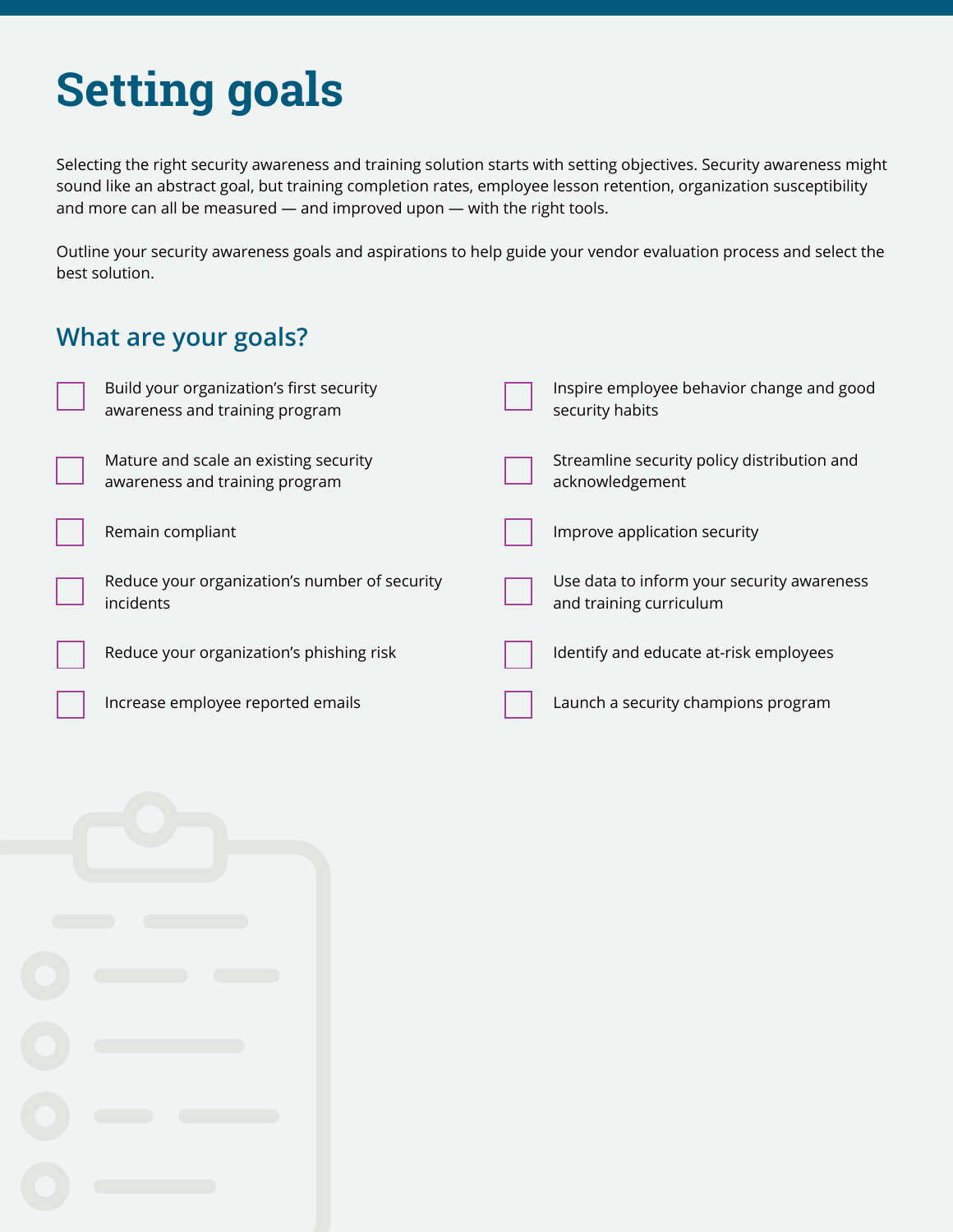# <span id="page-2-0"></span>**Prioritizing needs**

In addition to the unique cybersecurity challenges your organization faces, your ability to address those challenges is dependent on your time constraints, the size of your team, your experience running a security awareness program and even support from stakeholders and the executive team.

With a wide range of security awareness and training solutions on the market, it can be hard to focus on the features and training resources that matter most to your organization. That's why it's important to start with a set of decision criteria. You can use this criteria to evenly evaluate multiple vendors and select the solution that best fits your needs and will help you achieve your goals.

# **Evaluating solutions**

Our vendor scorecard contains feature and training checklists to help you score the vendors you evaluate based on the platform toolset and training content coverage. As you evaluate solutions, you rate each vendor against your most important decision criteria. You can even customize the feature and training checklists and weigh the importance of each item based on your goals and needs. Once complete, the scorecard automatically rates each vendor across eight categories to help you identify the best fit.



**[Download Vendor Scorecard](https://www.infosecinstitute.com/wp-content/uploads/2021/03/IQ-Buyers-Guide-Security-Awareness-Vendor-Scorecard.xlsx)**